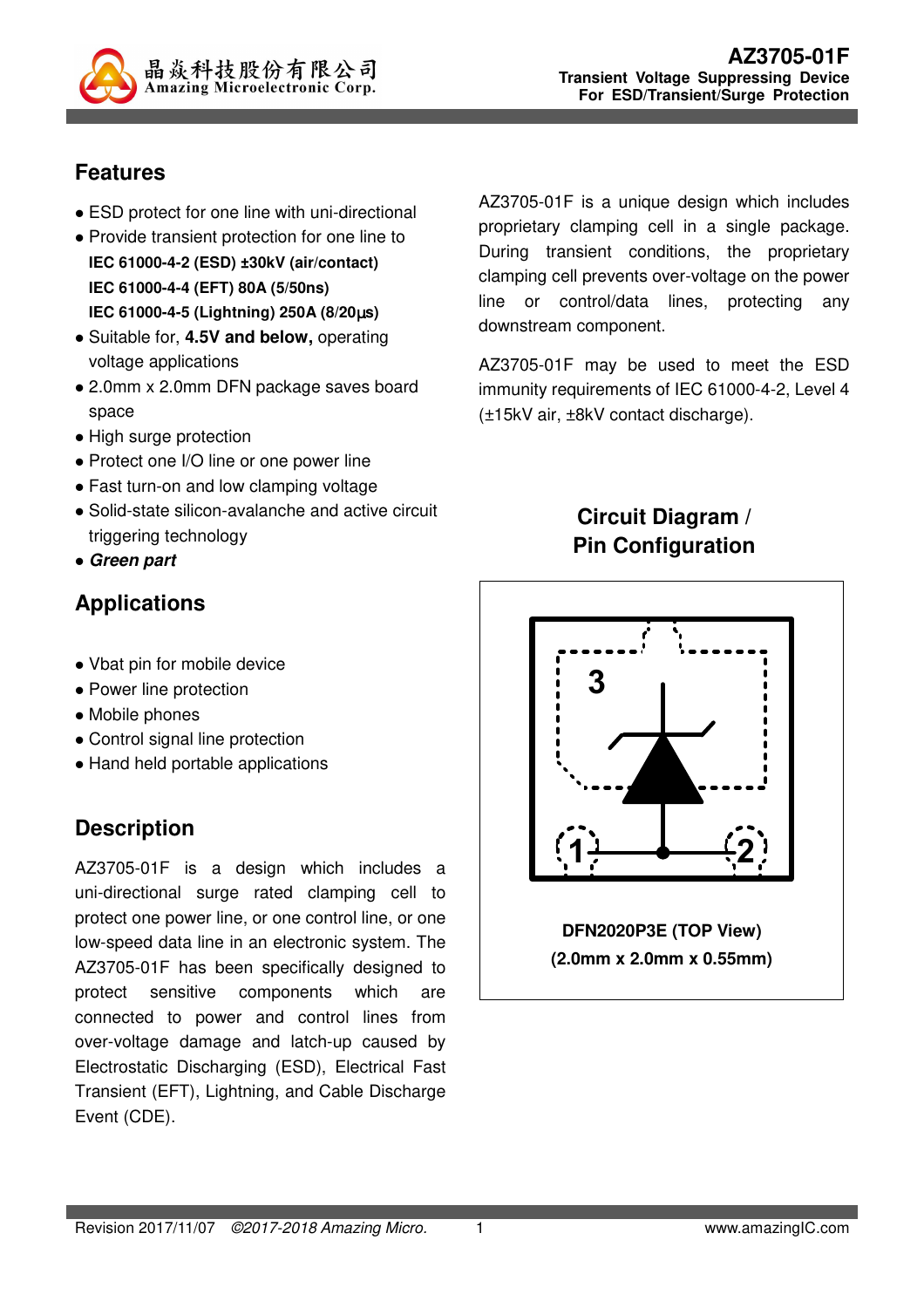

#### **SPECIFICATIONS**

| <b>ABSOLUTE MAXIMUM RATINGS</b> ( $T_A = 25^{\circ}$ C, unless otherwise specified) |                             |                 |              |  |
|-------------------------------------------------------------------------------------|-----------------------------|-----------------|--------------|--|
| <b>PARAMETER</b>                                                                    | <b>SYMBOL</b>               | <b>RATING</b>   | <b>UNITS</b> |  |
| Peak Pulse Current (tp=8/20µs)                                                      | $I_{PP}$ (Note 1)           | 250             | A            |  |
| Operating Supply Voltage (pin-3 to pin-1 and pin-2)                                 | $V_{DC}$                    | 4.95            | v            |  |
| ESD per IEC 61000-4-2 (Air)                                                         | $V_{ESD-1}$                 | ±30             | kV           |  |
| ESD per IEC 61000-4-2 (Contact)                                                     | $V_{ESD-2}$                 | ±30             |              |  |
| <b>Lead Soldering Temperature</b>                                                   | $T_{\textnormal{SOL}}$      | 260 (10 sec.)   | $^{\circ}C$  |  |
| <b>Operating Temperature</b>                                                        | ${\mathsf T}_{\textsf{OP}}$ | $-55$ to $+125$ | $^{\circ}C$  |  |
| Storage Temperature                                                                 | $\mathsf{T}_{\text{STO}}$   | $-55$ to $+150$ | $^{\circ}C$  |  |

| <b>ELECTRICAL CHARACTERISTICS</b> |                      |                                                 |             |            |            |              |
|-----------------------------------|----------------------|-------------------------------------------------|-------------|------------|------------|--------------|
| <b>PARAMETER</b>                  | <b>SYMBOL</b>        | <b>CONDITIONS</b>                               | <b>MINI</b> | <b>TYP</b> | <b>MAX</b> | <b>UNITS</b> |
| Reverse Stand-Off                 |                      |                                                 |             |            | 4.5        | V            |
| Voltage                           | $V_{RWM}$            | pin-3 to pin-1 and pin-2, $T = 25$ °C.          |             |            |            |              |
| Reverse Leakage                   |                      | $V_{BWM} = 4.5V$ , T = 25 °C,                   |             |            | 100        |              |
| Current                           | $I_{\text{Leak}}$    | pin-3 to pin-1 and pin-2.                       |             |            | nA         |              |
| Reverse                           |                      | $I_{BV} = 1 \text{mA}, T = 25 \text{ °C},$      | 5           |            | 6.5        | $\vee$       |
| Breakdown Voltage                 | $V_{BV}$             | pin-3 to pin-1 and pin-2.                       |             |            |            |              |
|                                   |                      | $I_F = 15 \text{mA}, T = 25 \degree \text{C},$  |             | 0.8        | 1.0        | $\vee$       |
| <b>Forward Voltage</b>            | $V_F$                | pin-1 and pin-2 to pin-3.                       |             |            |            |              |
|                                   |                      | $I_{PP} = 100A$ , tp = 8/20 $\mu$ s, T = 25 °C, |             | 10         |            | $\vee$       |
| Surge Clamping                    | $V_{CL-surge}$       | pin-3 to pin-1 and pin-2.                       |             |            |            |              |
| Voltage (Note 1)                  |                      | $I_{PP}$ = 250A, tp = 8/20 $\mu$ s, T = 25 °C,  |             | 17.5       |            |              |
|                                   |                      | pin-3 to pin-1 and pin-2.                       |             |            |            |              |
| <b>ESD Clamping</b>               |                      | IEC 61000-4-2 +8kV ( $I_{TLP}$ = 16A),          |             |            |            |              |
|                                   | $V_{\text{clamp}}$   | $T = 25$ °C, Contact mode,                      |             | 5.5        |            | V            |
| Voltage (Note 2)                  |                      | pin-3 to pin-1 and pin-2.                       |             |            |            |              |
| <b>ESD Dynamic</b>                |                      | IEC 61000-4-2 0~+8kV,                           |             |            |            |              |
| Turn-on                           | R <sub>dynamic</sub> | $T = 25 \degree C$ , Contact mode,              |             | 0.03       |            | $\Omega$     |
| Resistance                        |                      | pin-3 to pin-1 and pin-2.                       |             |            |            |              |
| Channel Input                     | $C_{IN}$             | $V_B = 0V$ , f = 1MHz, T = 25 °C,               |             | 430        | 500        | рF           |
| Capacitance                       |                      | pin-3 to pin-1 and pin-2.                       |             |            |            |              |

Note 1: The Peak Pulse Current measured conditions:  $t_0 = 8/20 \mu s$ , 2 $\Omega$  source impedance.

Note 2: ESD Clamping Voltage was measured by Transmission Line Pulsing (TLP) System.

TLP conditions:  $Z_0 = 50\Omega$ ,  $t_p = 100$ ns,  $t_r = 1$ ns.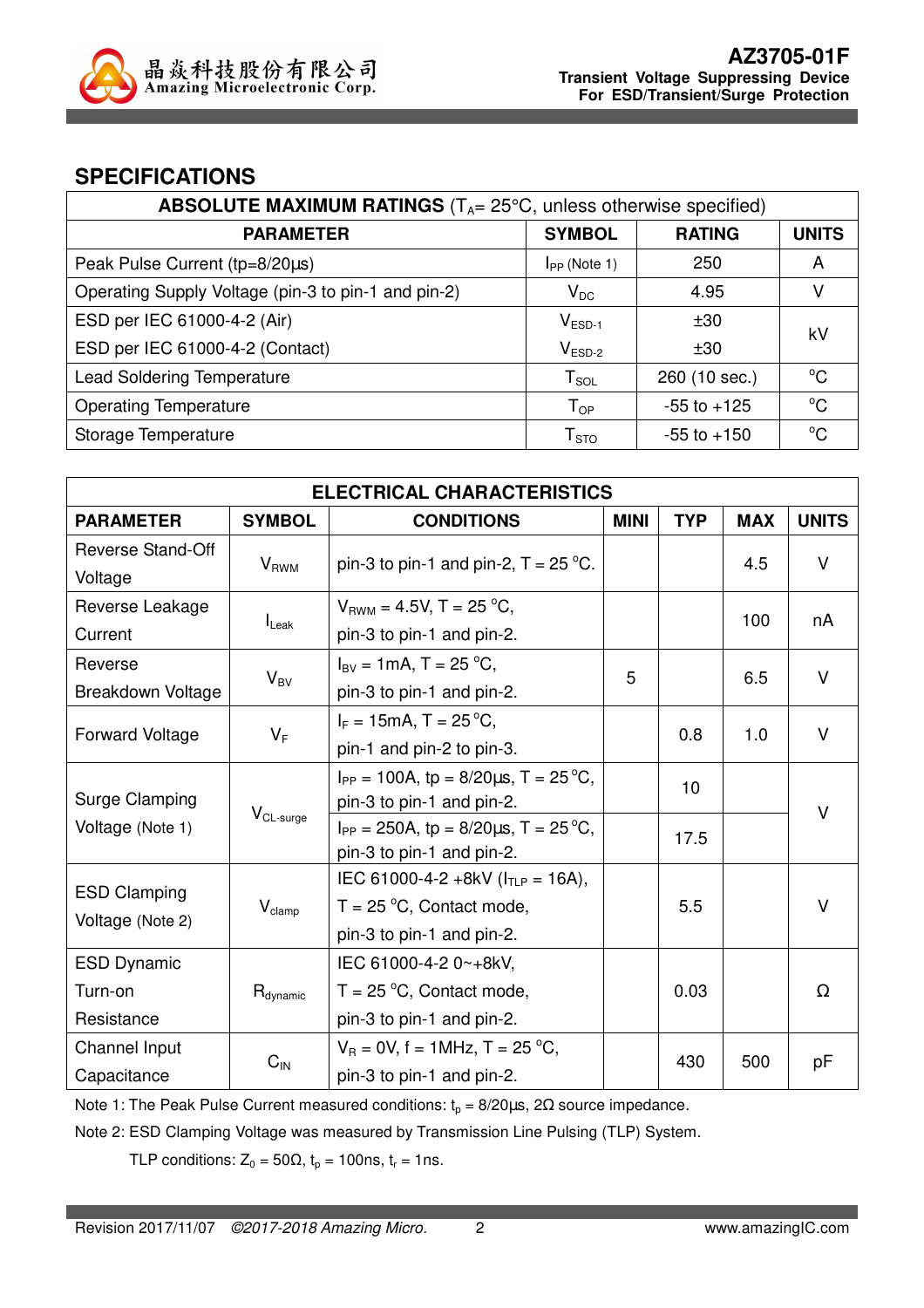

# **Typical Characteristics**





**Typical Variation of C<sub>IN</sub> vs. V<sub>IN</sub> 500 f = 1MHz, T = 25**°**C 450 400 350** Capacitance (pF) **Capacitance (pF) 300 250 200 150 100 50 0 0.0 0.5 1.0 1.5 2.0 2.5 3.0 3.5 4.0 4.5 Input Voltage (V)**

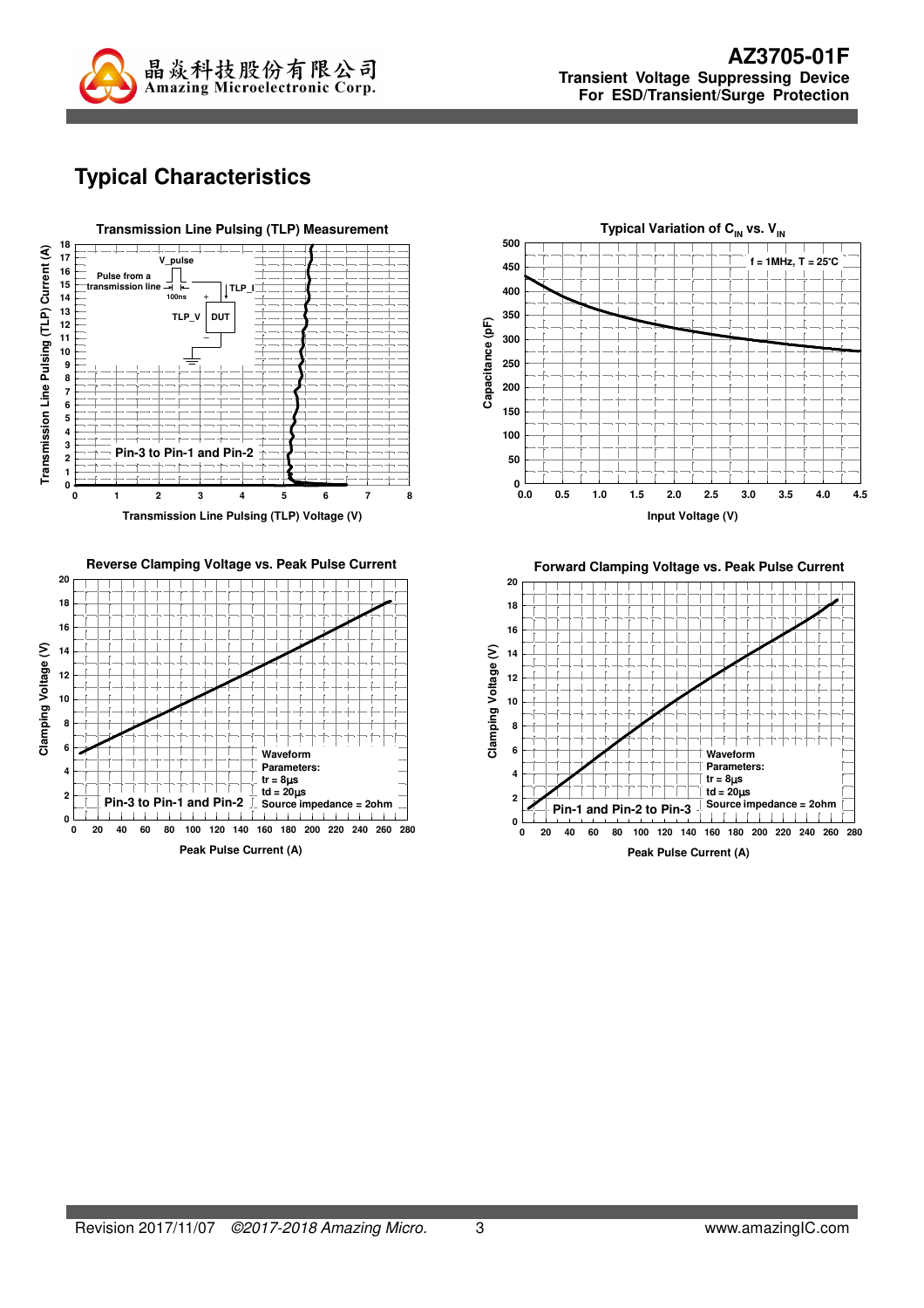

### **Applications**

The AZ3705-01F is designed to protect one line against system ESD/EFT/Lightning pulses by clamping them to an acceptable reference.

The usage of the AZ3705-01F is shown in Fig. 1. Protected lines, such as data lines, control lines, or power lines, are connected to pin 3. The pin 1 and pin 2 should be connected directly to a ground plane on the board. All path lengths connected to the pins of AZ3705-01F should be kept as short as possible to minimize parasitic inductance in the board traces.

In order to obtain enough suppression of ESD induced transient, a good circuit board is critical. Thus, the following guidelines are recommended:

- Minimize the path length between the protected lines and the AZ3705-01F.
- Place the AZ3705-01F near the input terminals or connectors to restrict transient coupling.
- The ESD current return path to ground should be kept as short as possible.
- Use ground planes whenever possible.
- NEVER route critical signals near board edges and near the lines which the ESD transient easily injects to.

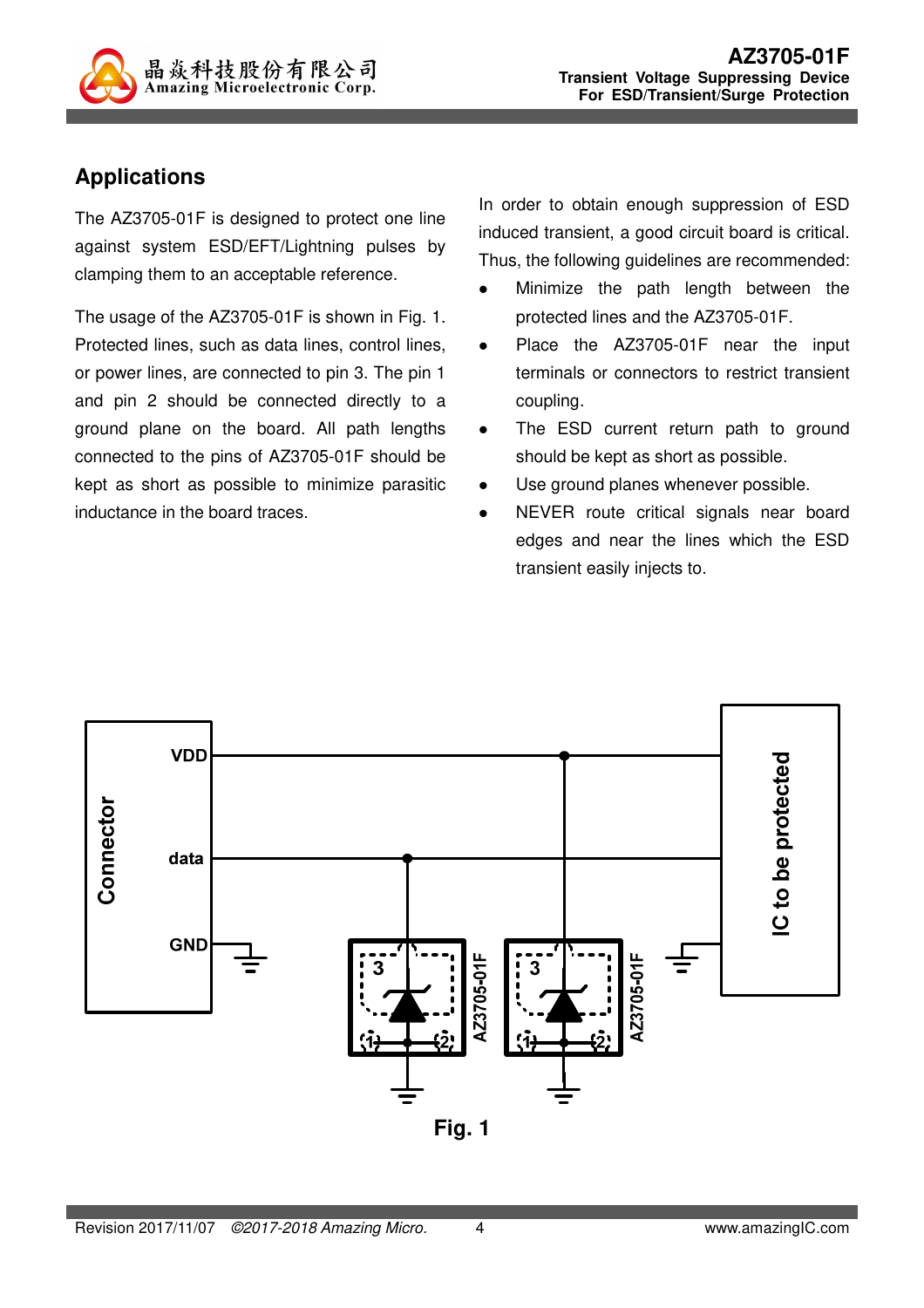

Fig. 2 shows another simplified example of using AZ3705-01F to protect the control lines, low-speed data lines, and power lines from ESD transient stress.



**Fig. 2**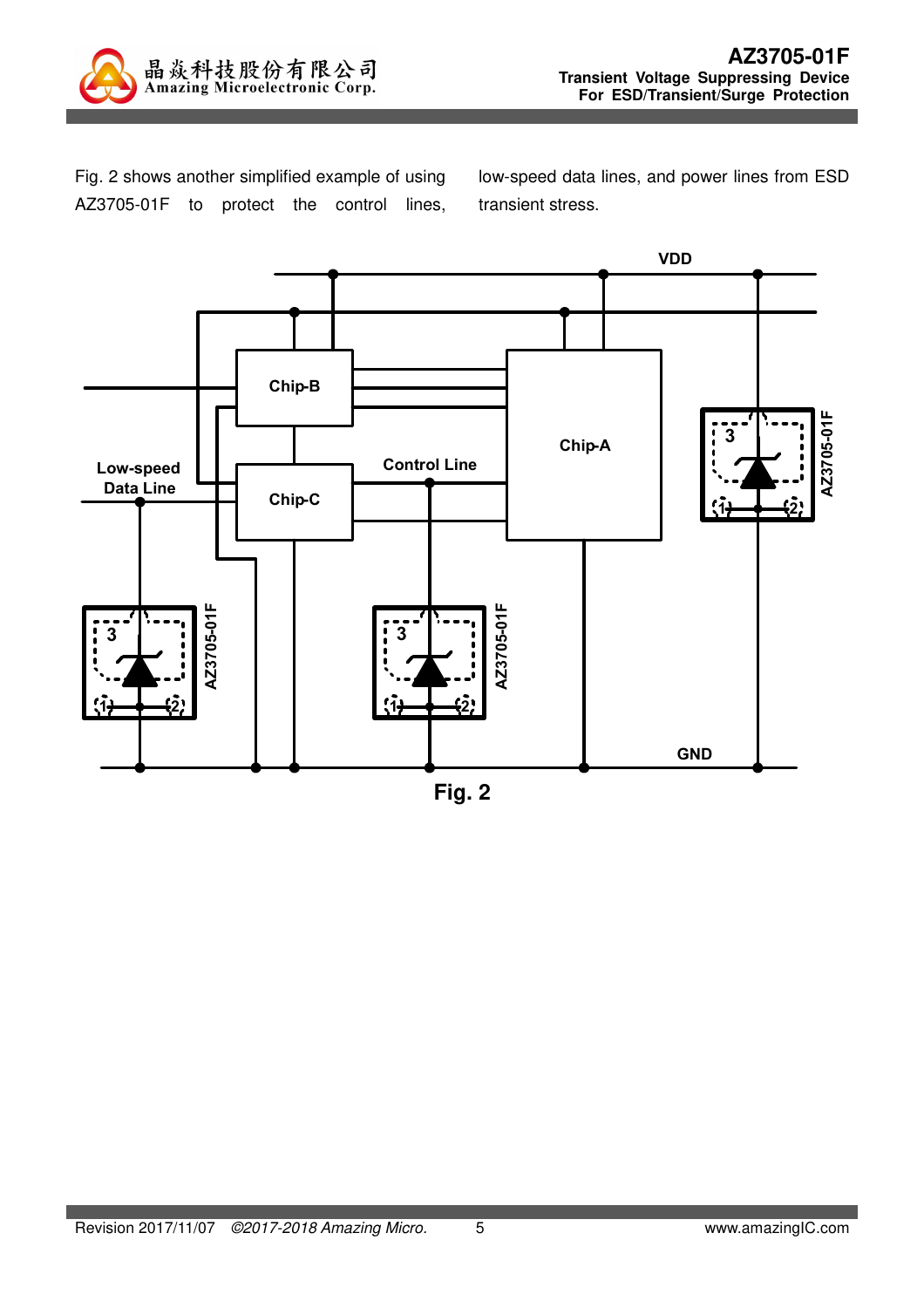

## **Mechanical Details**













# **PACKAGE DIMENSIONS**

|                | <b>Millimeters</b> |                |            |
|----------------|--------------------|----------------|------------|
| Symbol         | <b>MIN</b>         | <b>NOM</b>     | <b>MAX</b> |
| A              | 0.50               | 0.55           | 0.60       |
| A1             | 0.00               | 0.02           | 0.05       |
| b              | 0.25               | 0.30           | 0.35       |
| b1             |                    | 0.20BSC        |            |
| A <sub>3</sub> |                    | 0.152BSC       |            |
| D              | 1.90               | 2.00           | 2.10       |
| D <sub>2</sub> | 1.40               | 1.50           | 1.60       |
| е              |                    | <b>1.30BSC</b> |            |
| Е              | 1.90               | 2.00           | 2.10       |
| E <sub>2</sub> | 0.95               | 1.05           | 1.15       |
| E <sub>3</sub> | 0.20               | 0.30           | 0.40       |
| L              | 0.35               | 0.40           | 0.45       |
| L1             | 0.20               | 0.25           | 0.30       |
| h              |                    | $0.20$ REF     |            |
| k              | 0.20               | 0.30           | 0.40       |

**Land Layout** 



#### Notes:

This LAND LAYOUT is for reference purposes only. Please consult your manufacturing partners to ensure your company's PCB design guidelines are met.